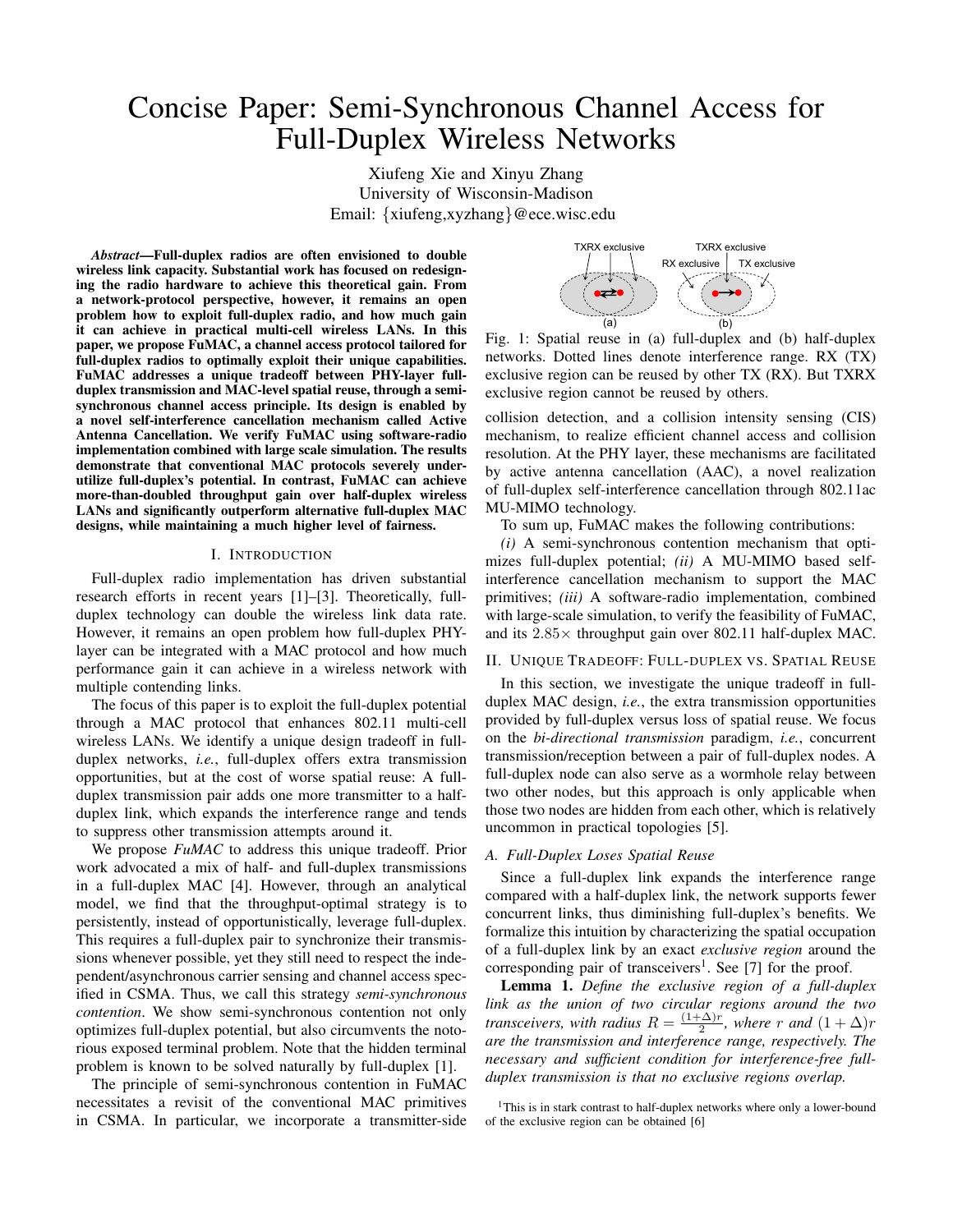

Fig. 2: MAC-level strategies to utilize full-duplex radios: (a) Half-duplex access; (b) Opportunistic full-duplex access; (c) Semi-synchronous access.

Lemma 1 allows us to characterize the exact spatial usage of each full-duplex link. In contrast, for half-duplex, the "exclusive region" of half-duplex networks does not preclude the existence of other concurrent transmitters/receivers [6], as shown in Fig. 1. In other words, *we can pack more halfduplex links than full-duplex ones, in the same network area*. Given the tradeoff, is it worthwhile to always utilize the extra transmission opportunities provided by full-duplex radios?

## *B. Semi-Synchronous Full-Duplex Transmission*

We answer the above question through an asymptotic comparison between different MAC-layer strategies to exploit fullduplex. For a full-duplex link, a MAC protocol may schedule transmission from both sides so that their packets *(i)* never overlap: This essentially reduces the radios to half-duplex mode (Fig. 2(a)). *(ii)* opportunistically overlap: This strategy allows the two sides to run 802.11 CSMA independently and leverage full-duplex only if their transmissions happen to overlap (Fig. 2(b)). *(iii)* persistently overlap: A transmission starts only if both sides of the link gain channel access, *i.e.*, the transmissions are always synchronized at packet level (Fig. 2(c)). We denote the above three strategies as *half*, *asyn* and *syn*, respectively. By computing the mean area of the exclusive region defined in Lemma 1 for these strategies, we can analytically compare their asymptotic throughput in a CSMA multi-cell wireless LAN (see [7] for detailed proof). Fundamental  $\frac{1}{2}$  (alternative  $\frac{1}{2}$  (alternative  $\frac{1}{2}$  (alternative  $\frac{1}{2}$  (alternative  $\frac{1}{2}$  (alternative  $\frac{1}{2}$  (alternative  $\frac{1}{2}$  (alternative  $\frac{1}{2}$  (alternative  $\frac{1}{2}$  (alternative  $\$ 

Theorem 1 *Suppose all nodes have saturated traffic and denote*  $R_s$  *as the mean throughput achieved by strategy s, then we have the following asymptotic relation:*

$$
R_{syn} \ge R_{asyn} \ge R_{half} \tag{1}
$$

Our analysis concludes that *syn* strategy is optimal to exploit full-duplex transmission under the tradeoff with spatial reuse. However, this strategy requires a pair of full-duplex nodes to synchronize their channel access, *i.e.*, finishing random backoff at the same time, which violates the asynchronous nature of current distributed CSMA protocols. A main objective of this work is to introduce a novel MAC mechanism, *semisynchronous contention* (Semi-SYN), to resolve this problem unique to full-duplex, which allows both sides to access the channel in a synchronized manner while still performing carrier sensing and channel contention independently.

## III. FUMAC DESIGN

In this section, we proceed to design FuMAC, a protocol that realizes the semi-synchronous contention principle for



Fig. 3: Architecture and components of FuMAC.

## Algorithm 1 Semi-synchronous channel access.

1. /\* backoff based on CIS (Sec. III-C) \*/

- 2. If carrier sensing and backoff succeeds
- 3. Start transmission
- 4. If an idle node A receives preamble from the other side B of its full-duplex link
- 5. /\* Semi-synchronous transmission \*/
- 6. If node A senses an idle channel
- 7. If node A has packets pending
- 8. Stop backoff; Start transmission immediately
- 9. Else node A emits busy-tone
- 10. /\* Silence as implicit collision notification\*/
- 11. Else node A remains silent
- 12. /\* Transmitter-side collision detection \*/
- 13. If collision detected
- 14. Collision resolution based on CIS (Sec. III-C)

is comprised of three core components as illustrated in Fig. 3: Semi-SYN channel contention (Sec. III-A), Tx-side collision detection (Sec. III-B), and collision-intensity sensing (CIS) based collision resolution (Sec. III-C). These MAC components build on top of a novel full-duplex PHY implementation called Active Antenna Cancellation (Sec. III-D), which runs over 802.11ac MU-MIMO hardware.

#### *A. Semi-Synchronous Channel Contention*

*1) Basic contention mechanism:* Algorithm 1 summarizes the semi-synchronous contention mechanism. FuMAC prioritizes synchronous full-duplex transmission opportunities while adhering to the CSMA primitives. Before transmission, each node independently performs CSMA, *i.e.*, running carrier sensing and backoff to gain channel access. When a node wins the channel contention, it initiates the transmission, while its intended receiver transmits a data packet back immediately as long as it senses no alien transmitters. Otherwise the receiver remains silent. Note that an AP can form a bi-directional transmission pair with different clients. Thus, each client needs to check the destination field of the AP's packet to decide whether it is the intended receiver and backward transmitter.

If the initial transmitter hears no response from its receiver, it infers that either a collision occurred or the receiver senses a busy channel occupied by another full-duplex transmission pair. In either case, the receiver cannot receive the packet properly. Therefore, the initial transmitter aborts transmission immediately to release the channel if it does not receive any backward transmission within a short time threshold.

In case the receiver can access the channel but has no data packet in queue for the initial transmitter, it will still emit a busy tone back. This prevents the initial transmitter from falsely aborting its transmission and wasting channel time. The busy tone itself does not waste any channel time or worsen spatial reuse, because it only suppresses alien interferers,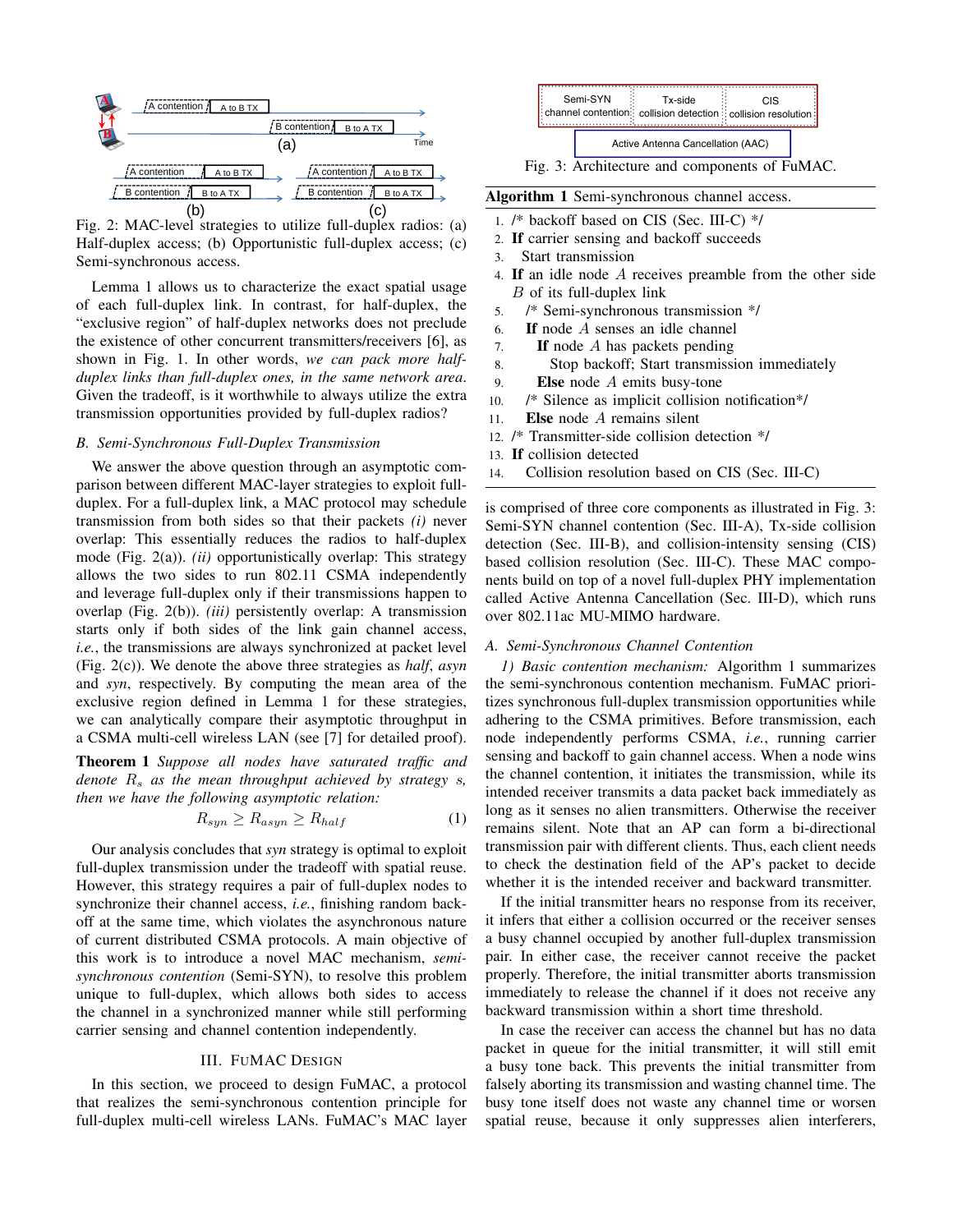

A B C D Fig. 4: Semi-SYN contention circumvents exposed terminals. which should not be allowed to transmit anyway. As a side

benefit, the busy-tone also eliminates hidden terminals [1].

With these primitives, FuMAC maintains the asynchronous CSMA mechanism, but can still enforce persistent bidirectional full-duplex transmission. More specifically, both sides of a full-duplex link perform carrier sensing and random access independently, but they are allowed to transmit simultaneously if either gains channel access. This ensures efficient channel access discussed in Theorem 1, but fairness remains an issue, which will be addressed separately in Sec. III-C.

After finishing transmission, a node A needs to await ACK from its peer  $B$ . When  $B$ 's packet is longer than  $A$ 's, node  $A$ has to wait until  $B$  finishes transmission, which wastes channel time. Therefore, both sides of the full-duplex link should align their packets to fully utilize the channel. Specifically, the node that initiates full-duplex bi-directional transmission embeds packet length information in its header, and the other node adjusts its packet size to match the length.

*2) Circumventing exposed terminals:* Consider the exposed terminal topology in Fig. 4. For a half-duplex network, spatial reuse allows up to two active links  $B \rightarrow A$  and  $C \rightarrow D$ . However, the exposed terminal problem in CSMA suppresses one transmission opportunity  $C \rightarrow D$  that should have been enabled without interference. In contrast, under FuMAC's semisynchronous contention, the lost transmission opportunity is compensated by the backward transmission  $A \rightarrow B$ . When the full-duplex link  $A \leftrightarrow B$  is active, C can neither transmit or receive packets, *i.e.*, no exposed terminal exists. Meanwhile, any node  $(D)$  that attempts to contact  $C$ , who is suppressed by A and cannot transmit back, will abort transmission, thus avoiding collision.

## *B. Transmitter-Side Collision Detection*

Prior work showed the feasibility of receiver-side collision detection [8]. Upon detecting a collision, the receiver can notify the transmitter to abort transmission. But transmitting and decoding the notification packet incurs nontrivial delay. In FuMAC, we advocate transmitter-side collision detection by upgrading the 802.11 packet preamble. Each transmitter is assigned a unique PN-sequence as a signature, which is embedded in the preamble. In case when transmitters fall in the same collision domain, if a full-duplex node overhears an alien signature while transmitting, then it knows there must be another concurrent transmitter nearby, *i.e.* collision occurs.

To address more general cases where multiple nodes collide or colliding nodes are hidden terminals, we make the following observation. When collision happens, intended receivers cannot decode transmitters' signatures, and thus remain silent. Following semi-synchronous contention, the colliding transmitters abort transmission as they hear nothing from their intended receivers. Therefore, collision can still be *implicitly* detected without any notification overhead.

To summarize, under transmitter side collision detection, a transmitter aborts transmission immediately if *(i)* it hears

signature from an alien interfering transmitter *or (ii)* it does not hear a header of backward transmission or busy-tone from its full-duplex peer receiver.

## *C. Collision Resolution with Collision Intensity Sensing*

Given the collision detection capability, an important question is: is it optimal to migrate CSMA/CD from Ethernet to full-duplex wireless LANs? The key mechanism of CSMA/CD is Binary Exponential Backoff (BEB), which effectively resolves collisions: When collision occurs, only colliding transmitters double their backoff window size, while others' remain intact. However, this may cause severe short-term unfairness [9], temporarily starving the collided nodes and worsen their packet delay. Moreover, a single collision cannot reflect the overall contention level in the network. When collision probability is low, BEB may overreact by forcing a doubling of contention window size, which unnecessarily degrades performance.

FuMAC overcomes BEB's limitations by using *collision intensity*, the number of collisions a node senses within unit time, as a metric for adapting transmission aggressiveness. Rather than passively react to collision, nodes actively determine the collision intensity that leads to optimal throughput, based on time-averaged collision statistics. Then, they can adapt transmission aggressiveness to approach the optimal collision intensity. Below we give the throughput-optimal collision intensity  $c^*$  for a full-duplex wireless LAN, which will be utilized in FuMAC's collision resolution.

Theorem 2 *In a full-duplex WLAN with persistent contention, the throughput-optimal collision intensity for every node is:*

$$
c^* = \frac{e^{\tau} - 1 - \tau}{t_s + \tau T_t} \tag{2}
$$

*which is insensitive to the number of nodes* N *as long as* N is not too small. Here  $\tau$  solves the equation  $1 - \tau$  =  $(1-t_s/T_{col})e^{-\tau}$ ;  $t_s$  denotes the duration of a time slot;  $T_t$ *denotes the packet duration and*  $T_{col}$  *denotes the duration of a collision. (Proof available in [7]).*

*1) Adapting transmission aggressiveness based on collision intensity sensing (CIS):* Below we discuss how should a node evaluate its collision intensity and adjust its transmission aggressiveness accordingly. First, each node can evaluate its collision intensity by computing a moving average of the number of collision events within unit time. Then it compares current collision intensity  $c(t)$  and the known optimal collision intensity  $c^*$ . If  $c(t) > c^*$ , the node decreases its access probability  $P_{cs}$  by dividing a factor of  $\beta$  ( $\beta > 1$ ), otherwise it increases  $P_{cs}$  by multiplying the same factor. In this way, every node can approach the optimal collision intensity and thus optimal network throughput.

*2) Leveraging queue-length evolution for fairness:* Theorem 2 assumes neighboring nodes have similar collision intensity, and hence similar  $c^*$ . However, this may not always hold in a multi-cell wireless LAN. For example, in the wellknown flow-in-the-middle (FIM) topology [9], a transmitter in between two others has fewer channel-access opportunities, and thus it should be more aggressive, *i.e.*, risk a larger collision intensity to ensure fairness.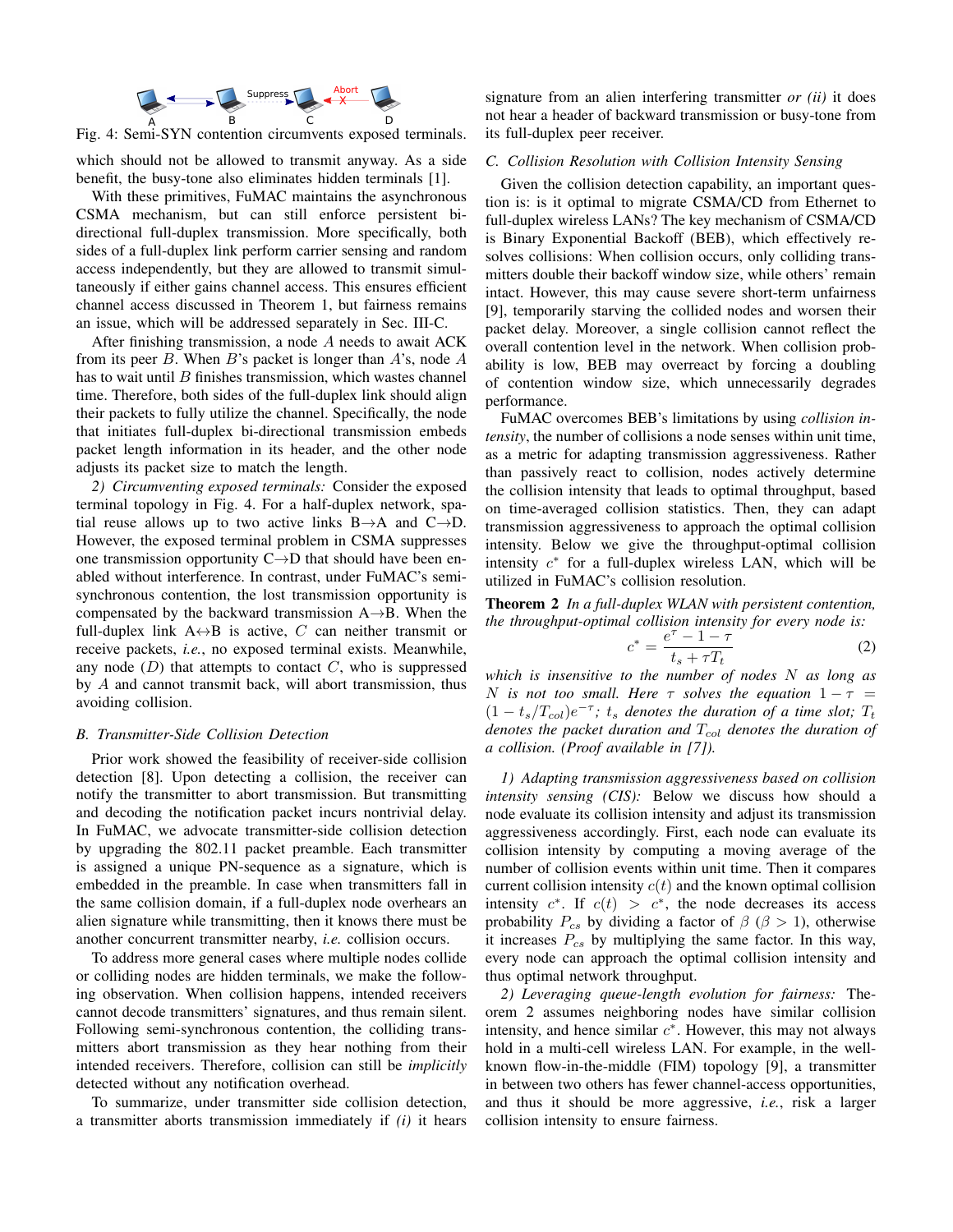Algorithm 2 Collision resolution based on collision intensity sensing (CIS)

- 1. Each node performs semi-synchronous channel contention before transmission (Sec. III-A).
- 2. On detecting a collision happened around or to it, each node updates its sensed collision intensity  $c$  in a certain sliding time window.
- 3. Adapt  $P_{cs}(c)$ :
	- if  $\bar{c} < c^*$

Increase aggressiveness:  $P_{cs} \leftarrow P_{cs} \beta, \beta > 1$ else

Decrease aggressiveness:  $P_{cs} \leftarrow P_{cs} / \beta$ 

- 4. Adapt  $P_{ql}(Q)$  based on current queue length  $Q(t)$ , following Eq. (4).
- 5. Update access probability  $P_a$  based on  $P_{cs}$  and  $P_{ql}$ , following Eq. (3).
- 6. Adjust backoff window (CW) size with CW =  $\frac{2}{P_a}$  1.

To remedy this issue, we enhance CIS with transmitter's queue length information. The basic idea is intuitive: the demand-supply differential of a link can be reflected by its MAC-layer packet queue length, thus we can use current queue length of a link to control its aggressiveness. Take the FIM topology as an example, transmitter in the middle should have more packets accumulated in its queues, which can be used as a hint to increase its transmission aggressiveness.

In the actual protocol operations, a node determines its overall access probability  $P_a$  through a multiplication of two factors:  $P_{cs}(c)$  which follows the above CIS mechanism; and  $P_{ql}(Q)$  which is determined by current queue length.

$$
P_a(c,Q) = P_{cs}(c)P_{ql}(Q)
$$
\n(3)

We use the following sigmoid function for  $P_{ql}(Q)$ , which reflects channel congestion status based on queue length [10].

$$
P_{ql}(Q) = \exp(Q)/(\exp(Q) + C)
$$
 (4)

where  $C$  is a constant determining the sensitivity, its value is chosen around 500 to make the corresponding contention window size span across all options  $(2^{k+1} - 1, k = 0, ..., 9)$ defined in 802.11. Note that in actual protocol implementation, the channel access probability needs to be translated into backoff window (CW) size as in [11]: CW =  $2/P_a - 1$ . Algorithm 2 summarizes the above collision resolution mechanism.

### *D. 802.11ac-Compatible Active Antenna Cancellation*

FuMAC is facilitated by a simple and novel full-duplex PHY implementation called active antenna cancellation (AAC), built on top of 802.11ac MU-MIMO hardware. Unlike passive antenna cancellation [1], AAC does not rely on antenna placement. Moreover, it performs self-interference cancellation on a per-subcarrier basis, and thus works for wideband OFDM systems like WiFi. With enough number of transmit antennas, AAC alone can enable full-duplex transmission for 802.11ac devices without hardware modification, as shown in Sec. IV-A1 later. It can be further integrated with analog selfinterference cancellation circuits [12] to achieve even higher performance.



Self interference<br>Fig. 5: Active antenna cancellation (AAC) over MU-MIMO.

*1) AAC mechanism:* MU-MIMO allows a multi-antenna transmitter to send multiple concurrent data streams to different users, which can be realized by Zero-Forcing Beamforming (ZFBF). ZFBF minimizes the mutual interfere between data streams by steering the null points of each data stream towards unintended users.

By nature, a full-duplex radio also requires its transmit antenna(s) to minimize self-interference to its receive antenna(s). This similarity inspires us to design AAC that enables a node to actively steer the null point of its transmitted signals over its receiving antenna using ZFBF, so as to minimize selfinterference as shown in Fig. 5.

Assume a full-duplex node has one receive antenna and  $M$  transmit antennas. Let  $h_s$  denote the channel state vector from the AP's transmit antennas to its own receive antenna, and  $h_r$  that to its peer receiver. Let  $H_s = [h_r, h_s]^T$ , we can use pseudo inverse to compute a *beamforming weight matrix*  $W = [\mathbf{w}_1, \mathbf{w}_2, \cdots, \mathbf{w}_M]$  that satisfies the ZFBF constraint:

$$
W = H_s^{\dagger} = H_s^* (H_s H_s^*)^{-1} \tag{5}
$$

In this way, this node can serve at most  $M$  spatial streams without interfering with each other, in which one special stream is steered to its own receive antenna but with all symbols equal 0, thus the self-interference is nulled.

More generally, the AAC framework can be extended to implement full-duplex MIMO. Suppose both sides of the fullduplex link has  $E$  receive antennas, then at least  $2E$  transmit antennas are needed for each node to null self-interference to its own  $E$  Rx antennas and serve  $E$  concurrent data streams to its peer. We leave this to future work.

*2) AAC implementation:* We have implemented a prototype of AAC on top of a 802.11ac-compatible MU-MIMO OFDM system built on the WARP software radio platform, in which the transmitting module uses ZFBF precoding as in Eq. (5) to simultaneously perform self-interference nulling and data transmission. The precoded data streams are then modulated by OFDM and prepended with the 802.11ac packet preambles [13].

When the preamble transmitted by the node itself is detected, the channel state information  $h_s$  estimated based on LTF [13] is sent to Tx module of the same node for ZFBF, which requires no over-the-air feedback. Note that a receiving node cannot estimate  $h<sub>s</sub>$  when it intends to transmit back because the channel estimation will be interfered by the ongoing transmission it is receiving. To circumvent this problem, an AAC node can perform self-interference nulling using the  $h_s$ estimated from its latest channel estimation preamble, which is sent the last time when this node won the channel contention. This is because the self-interference channel  $h_s$  between Tx and Rx antennas on the same node remains relatively stable owing to the very close distance between them.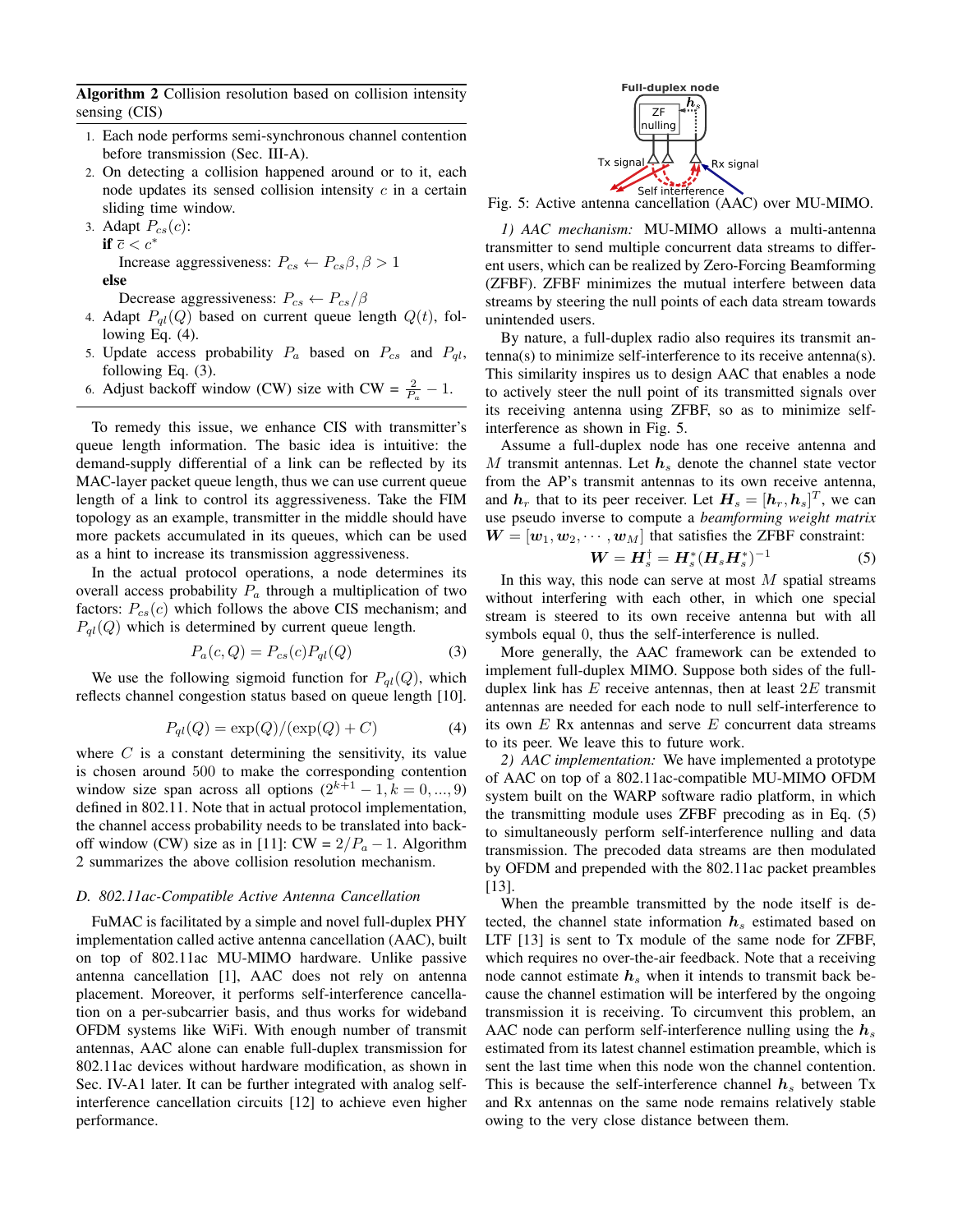

(a) Under different Tx antenna (b) Receiving SINR on 64 OFDM number & interfering distance. subcarriers (20MHz channel). Fig. 6: Performance of AAC implementation.

## IV. PERFORMANCE EVALUATION

In this section, we first evaluate the feasibility of Fu-MAC's AAC mechanism using a prototype implementation over the WARP software-radio platform. Since WARP's processing/interface latency prevents us from implementing the real-time MAC layer, FuMAC's MAC layer performance is evaluated on a custom-built C++ discrete-event simulator.

## *A. Verifying Active Antenna Cancellation (AAC)*

*1) Evaluating AAC full-duplex performance:* To examine whether AAC can effectively suppress the self-interference without dedicated interference cancellation circuit, we trigger bi-directional transmissions between two full-duplex nodes, each of which is constructed by 2 clock-synchronized WARP boards and has up to 4 Tx antennas and 1 Rx antenna. The carrier frequency is 2.4GHz and bandwidth is 20MHz.

Fig. 6(a) plots the CDF of the full-duplex link SINR with varying Tx antenna number and self-interference distance  $D_s$ which is the distance between the Rx antenna and the closest Tx antenna. We observe that, under the same  $D_s$ , using 4 Tx antennas always achieves better performance than 2. Also, the SINR increases with larger  $D_s$ . When the  $D_s$  is only 10cm, 4 Tx antennas can ensure the SINR of most packets is greater than 6.5dB, the minimum for decoding 802.11 packets [14], while 2 Tx antennas requires at least 15cm distance to satisfy the same requirement. Existing passive antenna cancellation mechanism based on antenna placement can cancel around 10 dB of self-interference [1], but it does not apply in OFDM system. In contrast, AAC efficiently cancels self-interference and achieves around 15 dB of SINR on all OFDM subcarriers as shown in Fig. 6(b), where notches are pilot and DC subcarriers.

*2) Transmitter-side collision detection:* To evaluate the full-duplex transmitter-side collision detection proposed in Sec. III-B, we vary the SINR of full-duplex link by controlling the transmit power. Fig. 7 shows that the collision misdetection rate drops very close to 0 when overhearing SINR is about 6dB. For the implicit collision detection, receiver of the colliding node can always detect the collision if it cannot decode the signature of any transmitter. On the other hand, if one signature dominates the other, the receiver can decode the stronger one and perform backward transmission to it. Collision is resolved in this case even though the nodes does not explicitly detect it.

## *B. FuMAC Performance*

We emulate FuMAC's MAC layer using a C++ discreteevent simulator, in which we configure the MAC/PHY param-



Fig. 7: Full-duplex collision detection with AAC.



No ET<br>(a) Hidden terminal topology (b) Exposed terminal topology (a) Hidden terminal topology Fig. 8: Throughput comparison between different contention mechanisms, with and without hidden/exposed terminals.

eters following typical values in 802.11: time slot is  $9\mu s$  and packet size is 1.5KB. In simulating FuMAC's implicit collision detection, we assume a timeout period of 10 MAC slots.

*1) Effectiveness of semi-synchronous contention:* To verify the superiority of semi-synchronous contention, we compare it with the two alternatives discussed in Theorem 1: *half* strategy used in 802.11 which is naturally half-duplex, and *asyn* strategy. To isolate the impact of collision resolution mechanism, we assume BEB is used to resolve collision for all cases. We also assume both uplink and downlink traffic are saturated. Fig. 8(a) and Fig. 8(b) plot the network throughput of different strategies under benchmark topologies each containing two links, with and without hidden/exposed terminals.

Theoretically, the capacity gain of full-duplex over halfduplex is upperbounded by 2. However, Fig. 8(a) shows that semi-synchronous contention can have a throughput gain greater than 2, even without hidden terminals. This is attributed to the implicit collision detection mechanism in FuMAC, which effectively shortens the duration of each collision. In case when transmitters are hidden terminals, collision misleads half-duplex transmitters to become extremely conservative as they will have longer backoff duration, while FuMAC achieves almost 7 times of throughput gain. Similarly, in exposed terminals, 802.11 DCF underutilizes channel due to unnecessary waiting and backoff. Combining efficient channel contention with the bi-directional transmission, FuMAC achieves more than  $3\times$  throughput gain in this case. In addition, FuMAC has much higher throughput than the *asyn* strategy in all cases, which is consistent with our analysis.

*2) System level evaluation:* We evaluate the system level performance of FuMAC in random networks of various scales, in comparison with legacy 802.11 and one existing full-duplex MAC protocol, FD-MAC in [4], the only existing work that shares similar idea to synchronize transmission from both sides of a full-duplex link. To simulate randomly deployed multicell WLANs, we generate Poisson distributed APs with a given number in a fixed area, and clients are uniformly distributed within the range of each AP.

Simulated throughput performance is shown in Fig. 9(a).